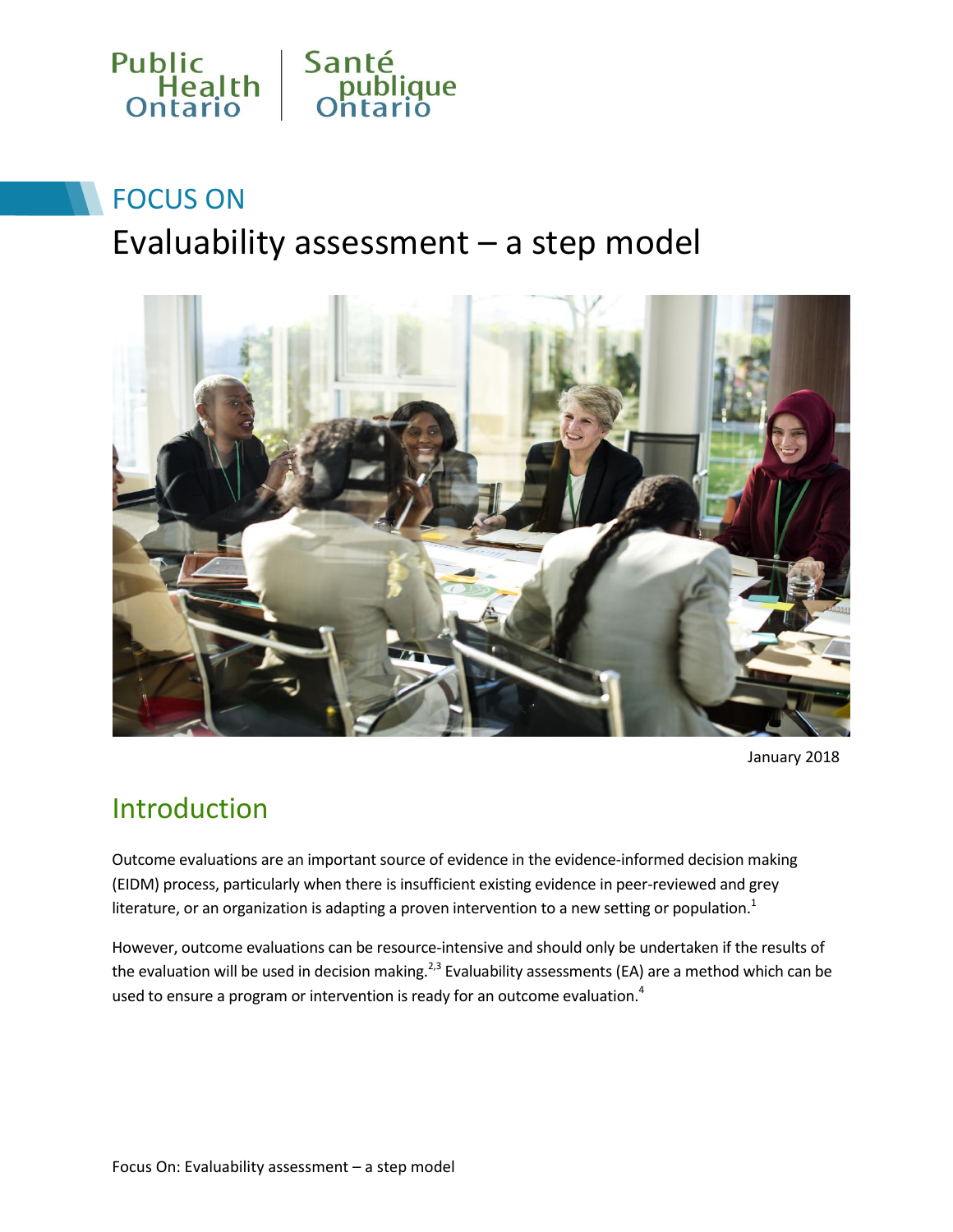## Background

EA "is a method for examining a program (or a proposed program) to assess its structure, to determine plausibility of the program achieving intended goals, the evaluability of those goals, and the utility of implementing further evaluation of the program."<sup>2(p.11)</sup> The method of EA was developed by Wholey in the 1970's to improve the usefulness and quality of outcome evaluations.<sup>9</sup>

In order for a program to be ready for an outcome evaluation it must meet four conditions:

- 1. Clearly-defined with a shared understanding amongst stakeholders of the target audience, activities, objectives and goals *and* program resources and activities will plausibly lead to proposed objectives and goals.
- 2. Information needs of the intended users are clearly defined and agreed upon.
- 3. Needed data are accessible.
- 4. Evaluation results will be used by the intended users. 3,10

A number of step models for EA have been discussed in the literature, but no one model has **A number of terms are used throughout this document including:**

#### **Outcome evaluations**

**Assess the effectiveness of program activities or services and measure the degree of change in outcomes such as health status or behaviours.5-7**

#### **Intended users**

**Those who will be the primary users of the evaluation results. They are the decision makers regarding an evaluation's focus, design and methods. They are also the ones primarily responsible for ensuring evaluation results are used in program decision making.<sup>8</sup>**

#### **Stakeholders**

**Anyone who has an interest in the program or the evaluation. Stakeholders for an evaluation can include funders, management, program staff, clients, as well as those who provide similar programs or services. Intended users are often identified within these different stakeholders groups.<sup>8</sup>**

been identified as a preferred model.<sup>9</sup> In addition, few authors are explicit about how step models were operationalized in their EA studies.<sup>9</sup>

Therefore, this Focus On summarizes the result of a systematic search and literature synthesis conducted in order to provide further guidance on how to conduct an EA, and the known facilitators and challenges that may arise during the process.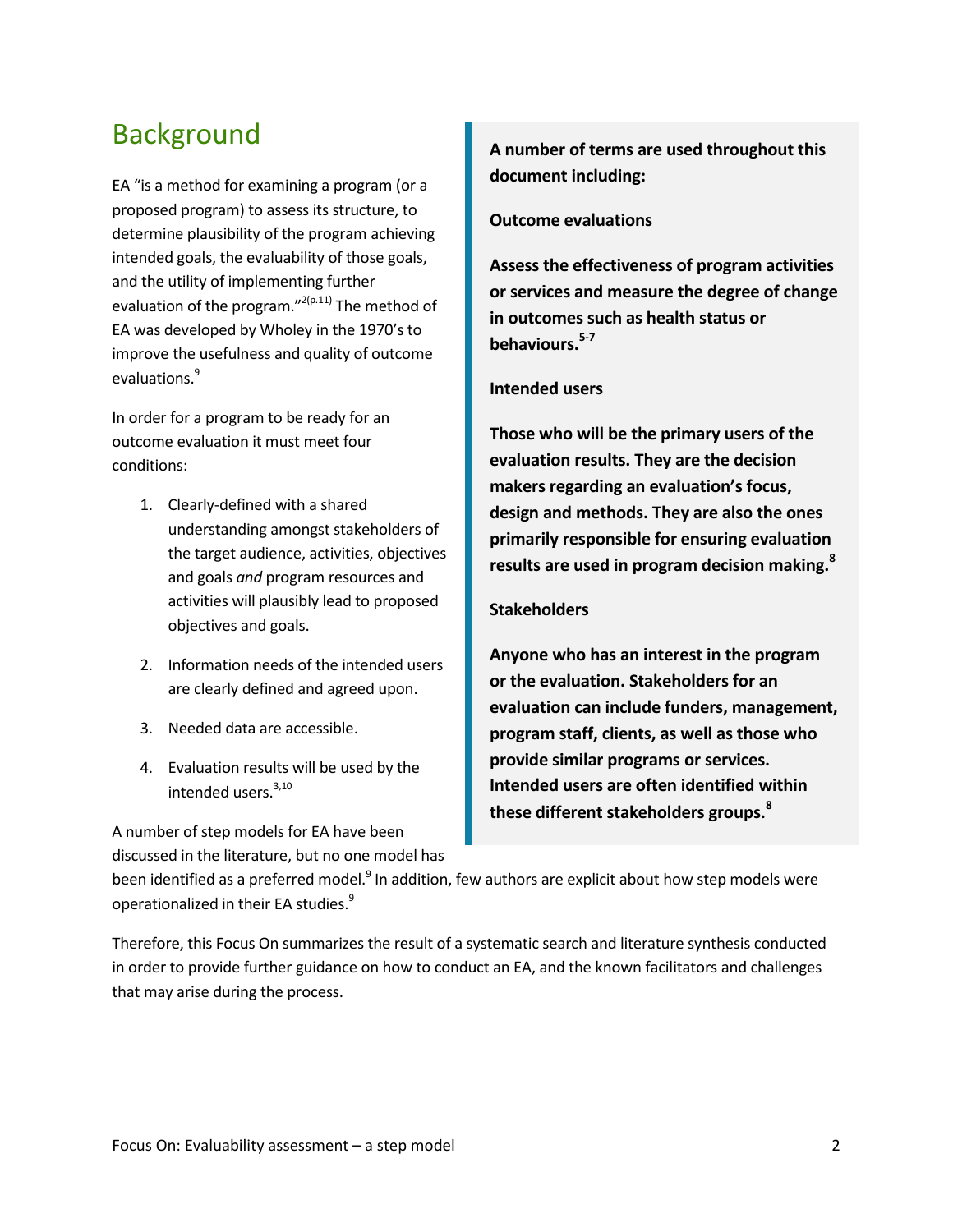# Methods

The content of this document, including the step model, was developed based on a systematic search of peer-reviewed and grey literature with additional input from health promotion consultants within the Health Promotion Capacity Building unit at Public Health Ontario (PHO). Further details regarding the search strategy and development of the step model are available in [Appendix A.](#page-15-0)

## Seven steps for conducting an evaluability assessment

#### **FIGURE 1: SEVEN-STEP MODEL FOR CONDUCTING AN EVALUABILITY ASSESSMENT**

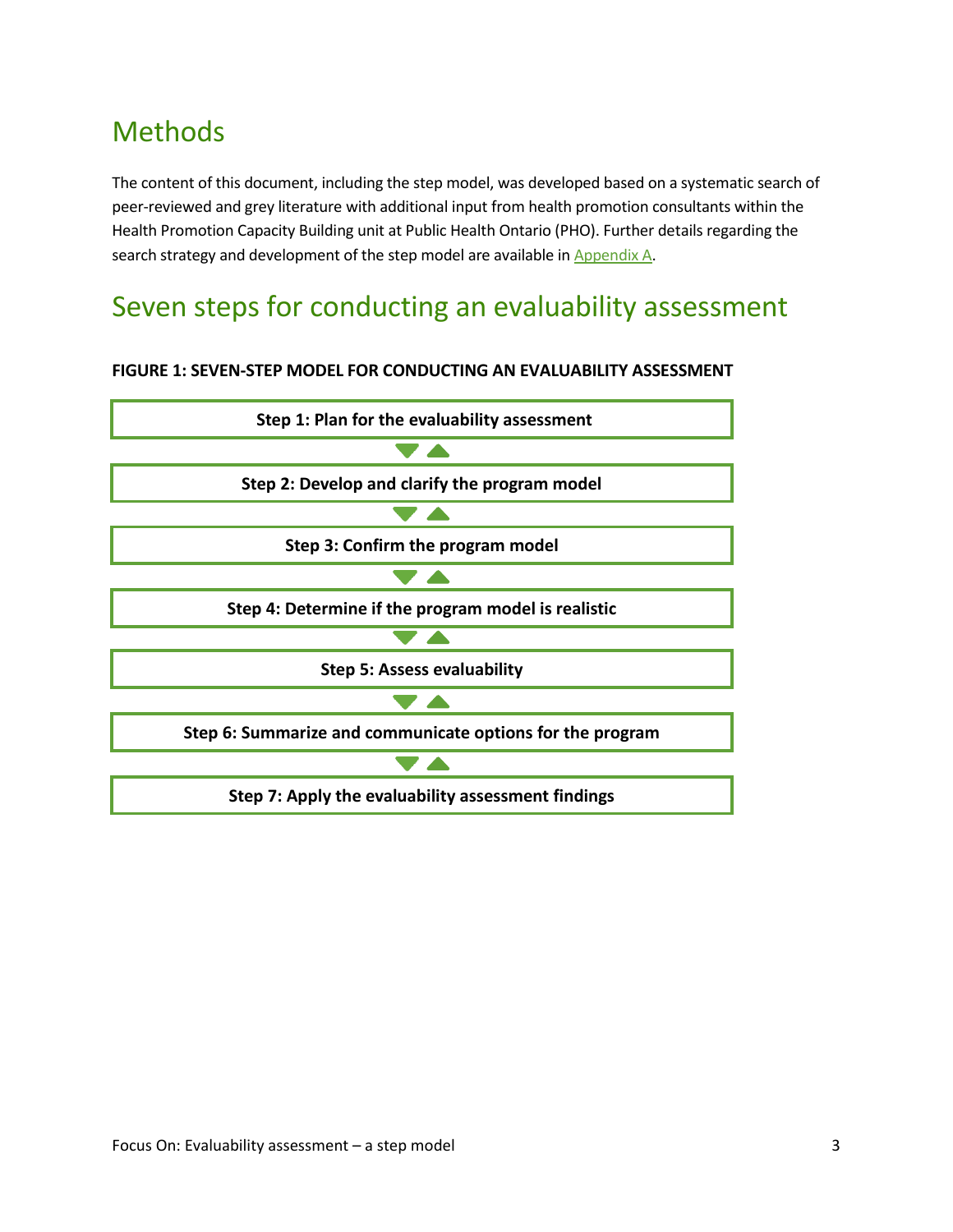#### Step 1: Plan for the evaluability assessment

**The purpose of this step is to identify the workgroup members and determine timelines and resources for the EA. In this step the workgroup will also confirm the program to be evaluated, intended users of the evaluation and their information needs. Methods used in this step can include project management, key informant interviews, and document review.** 

Although an EA uses fewer resources than an outcome evaluation, $11,12$  it can take between one and 20 months to complete.<sup>4,12-15</sup> As such, planning for who will carry out the EA, as well as those who will provide a supportive role is an important first step.  $2,16,17$  EA workgroups can be made up of managers, program staff, public health graduate students, faculty and/or evaluators (internal or external).<sup>3,11,13,14,16-20</sup> Once the workgroup has been identified, it will need to determine, along with the intended users of the EA, timelines as well as available resources for the EA.<sup>2,16,17</sup> Additional project management tasks could include creating a terms of reference which includes how decisions regarding the EA will be made, creating workplans and developing a budget. $^{21}$ 

Programs can be made up of a single intervention (e.g., cooking demonstrations) or multiple interventions (e.g., cooking demonstrations, changes in recreational centre procurement policies and a social media campaign; all with the goal of reducing childhood obesity). Therefore it is necessary for the workgroup to determine, with the help of the intended users, the boundaries of what is being evaluated.<sup>2,16,17,22,23</sup> Key informant interviews and review of existing documents can be useful to identify what is to be evaluated and the evaluation's stakeholders.<sup>2,16,17,22-24</sup>

Discussions with stakeholders will enable the EA workgroup to identify the purpose of the evaluation and information needs of intended users and assess the organizational climate and support for an outcome evaluation. 2,4,16,17,24,25

At the end of this step, the workgroup will have:

- Identified its members and how it will function together.
- Determined the program's stakeholders, the EA's intended users and their information needs.
- Developed a basic understanding of the program to be evaluated; and
- Confirmed the budget and timelines for the EA.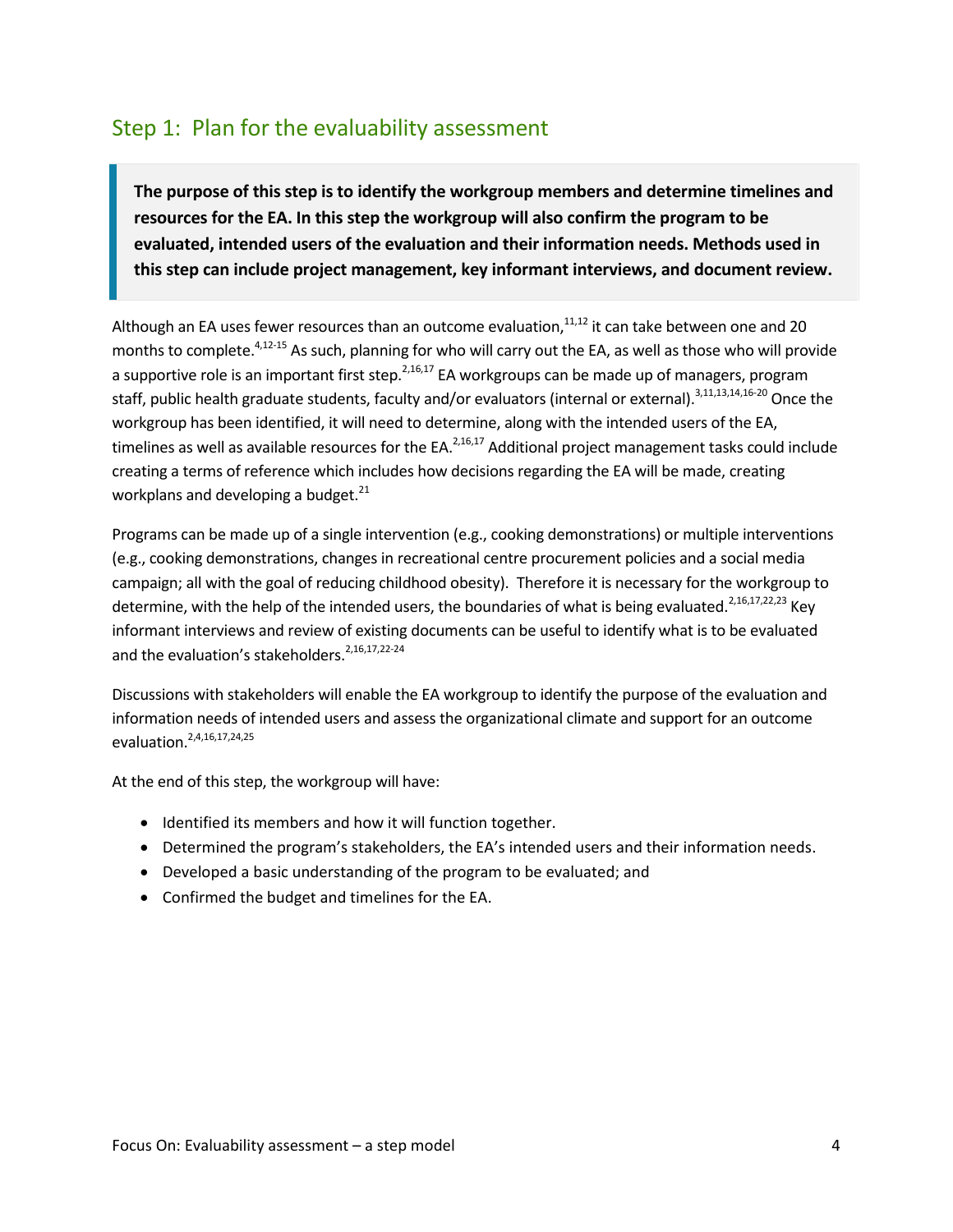#### Step 2: Develop and clarify the program model

**The purpose of this step is to develop a deeper understanding of the program, including stakeholder assumptions and program context and to establish consensus on the program's intended goals, objectives and activities. Methods used in this step can include document review, interviews and small group discussions with stakeholders, the development of a logic model or theory of change and tables of performance indicators.**

Depending on their experience and involvement with the program, stakeholders can have varying understanding and assumptions regarding a program.<sup>13,17,18,24</sup> Developing a written program model allows the EA workgroup to determine if program funders, upper management, program staff and the population served have a shared understanding of the activities and intended outcomes of a program.<sup>2,13,16,23,25-28</sup>

**PHO's [Evaluating health promotion](https://www.publichealthontario.ca/en/erepository/Evaluating_health_promotion_programs_workbook_2016.pdf)  [programs: introductory workbook](https://www.publichealthontario.ca/en/erepository/Evaluating_health_promotion_programs_workbook_2016.pdf) provides a 10-step model for evaluating programs.** 

**Completion of four of ten steps (1, 2, 3, and 5) in the planning phase of an evaluation contributes to some of the work of an evaluability assessment.**

Development of the program model can occur through review of administrative documents and interviews.<sup>4,11-13,15-17,28-30</sup> Wholey,<sup>4</sup> Kaufman-Levy et al. $^{22}$  and Soura<sup>19</sup> provide suggestions on questions or themes to ask policymakers, program managers, staff and other stakeholders.

The program model should include the program's goals, objectives, strategies, audiences and available resources.<sup>21</sup> It can be a

written or visual description. One option is a logic model which shows, often visually, the relationships between the activities and intended outcomes of the program.<sup>6,31</sup> A theory of change goes further by describing the context and underlying assumptions of the intervention.<sup>32</sup> Some program models, particularly if they already have an existing process or outcome evaluation plan, include a table of performance indicators.<sup>29</sup> Further information on how to develop a logic model or theory of change can be found in PHO's Focus On: Logic model–[a planning and evaluation tool.](http://www.publichealthontario.ca/en/eRepository/Focus_On_Logic_Models_2016.pdf)

At the end of this step the EA workgroup will have developed a program model to which all stakeholders agree is how the program is operating.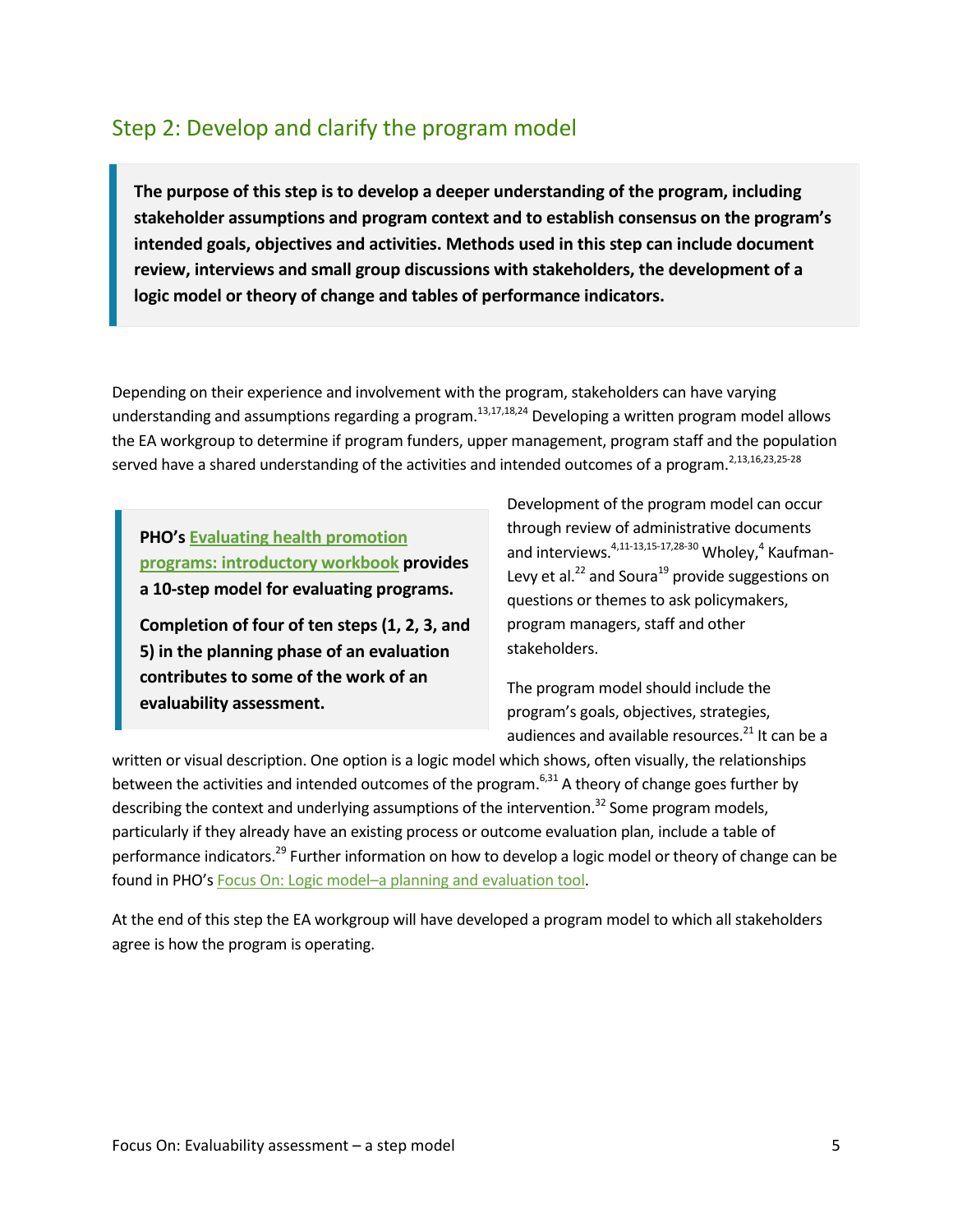### Step 3: Confirm the program model

**The purpose of this step is to verify that the written program model aligns with how the program operates in practice. Methods used in this step can include site visits or observation, review of administrative data, and interviews with program staff and the population served.** 

Programs do not always operate in practice the same way they are described in program documentation or understood by senior management.<sup>3,12,13,16,22</sup> Viewing the program through site visits or observations will allow the EA workgroup to confirm the program model created in Step 1 aligns with how it is actually being implemented.<sup>4,13,16-18,30</sup> This can also be achieved through meetings and interviews (either in-person or on the telephone) with program staff and the population being served,<sup>4,17-19,33</sup> as well as reviewing existing data systems.<sup>4,13,17-19</sup> If the written program model and how the program operates in practice are not aligned, the EA workgroup may decide at this time to return to the program's stakeholders or the EA's intended users to recommend changing the program model or providing additional training to staff so that the program operates as it was originally intended. $^{13}$ 

Meetings and interviews with program staff can provide additional information necessary to develop an outcome evaluation plan such as program features (timing or seasonality of the program), setting(s) in which the program operates, number and types of people currently reached by the program (including geographic, socio-demographic and socio-cultural descriptions) and how clients are recruited/enrolled into the program.<sup>17,24</sup> Additionally, this step can help the EA workgroup identify known problems with the program and any changes to the program's activities or features program staff intend to make in the near future. 13,22

At the end of this step the EA workgroup will have determined whether or not the program is operating as described in the program model, and collected additional information necessary to plan an outcome evaluation.

#### **Planning tip**

**Multiple steps contain the same suggested data collection activities, such as key informant interviews. Plan your data collection activities to collect all of the information you will need at each step.**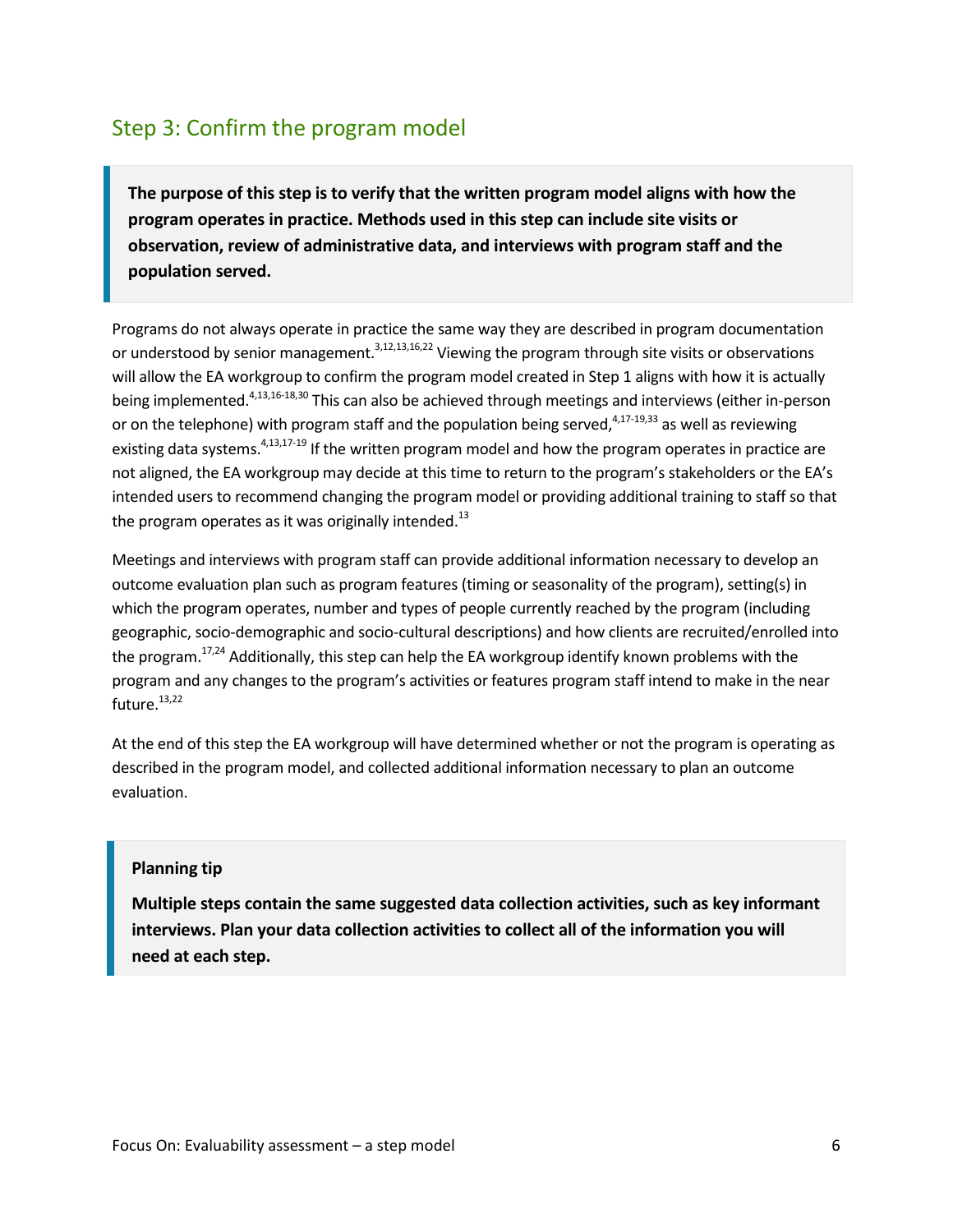### Step 4: Determine if the program model is realistic

**The purpose of this step is to assess the likelihood that program activities and available resources will lead to the program's intended goals and objectives. Methods used in this step can include site visits and observations, a review of the literature and interviews with experts.** 

To assess the plausability of an intervention, the EA workgroup must determine if the:

- **•** Resources are sufficient to achieve the intended outcomes<sup>4</sup>
- Intervention is consistently and reliably carried out to the expected degree<sup>4</sup>
- Activities are known to lead to the intended outcomes (e.g., through research studies, evaluations or a pilot project) $3,29$
- Clients/recipients are receiving the necessary dosage and intensity of the intervention<sup>2,13</sup>

This can be determined using information collected in Steps 1 to 4, as well through literature reviews. $^{11,29,30}$ 

Following this step, the EA workgroup may determine that this a good time to inform the EA's intended users on findings to date.<sup>4,11</sup> This is partricularly important if the workgroup has found that there are major differences in the written program model and what is occuring in practice, if the program is significantly underperforming, or if there is insufficient evidence that the resources available and program activities will lead to the program's outcome objectives.<sup>4</sup> The program's stakeholders and the EA's intended users will need to decide whether the EA should continue or if changes to the program are necessary before proceeding further.

At the end of this step the EA workgroup will have determined if the program, as it is occuring, is likely to lead to its intended outcomes.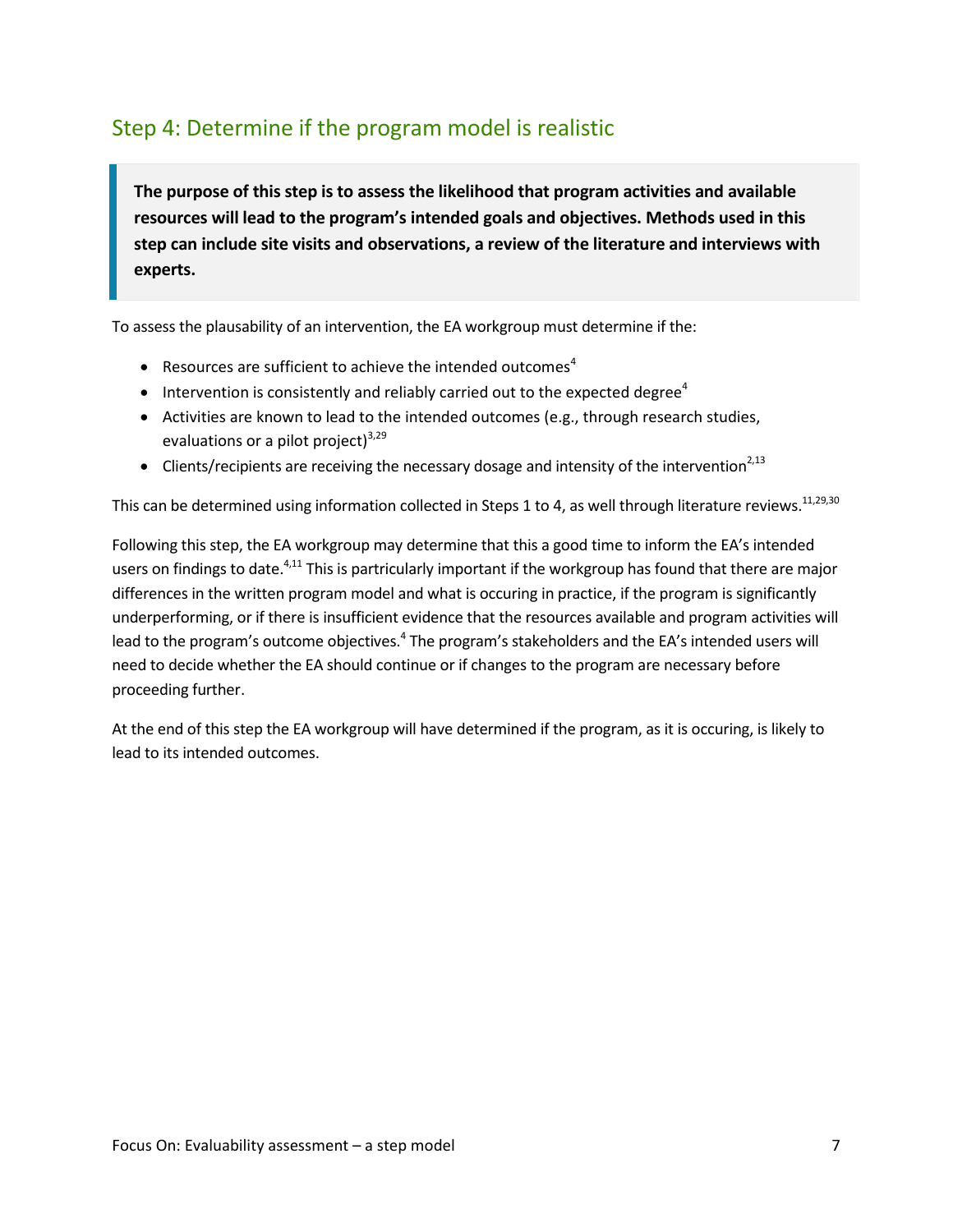#### Step 5: Assess evaluability

**The purpose of this step is to determine which elements and outcome objectives, including any health equity measures, could be evaluated. Methods used in this step can include an assessment of available data sources, review of the literature, interviews with experts and development of an evaluation plan.** 

The most important output of the EA is to determine if the program meets the four conditions necessary to design an outcome evaluation (identified above). The EA workgroup will often determine this through indicators or checklists<sup>34,35</sup> and/or in discussion with the intended users and program managers.<sup>11,16,17,23,28</sup> During this step the workgroup can assess whether the evaluation could incorporate health equity outcomes as well.<sup>1,36</sup>

At the end of this step, the EA workgroup will have identified:

- whether the intended outcomes are likely to occur, or need to be changed given program activities and available resources
- ways to improve the program to increase the likelihood that intended outcomes will occur
- what data are available or could be collected for an evaluation
- how the program could be evaluated for impact (if at all) and its estimated costs
- $\bullet$  how the evaluation results would be used<sup>4,13,24</sup>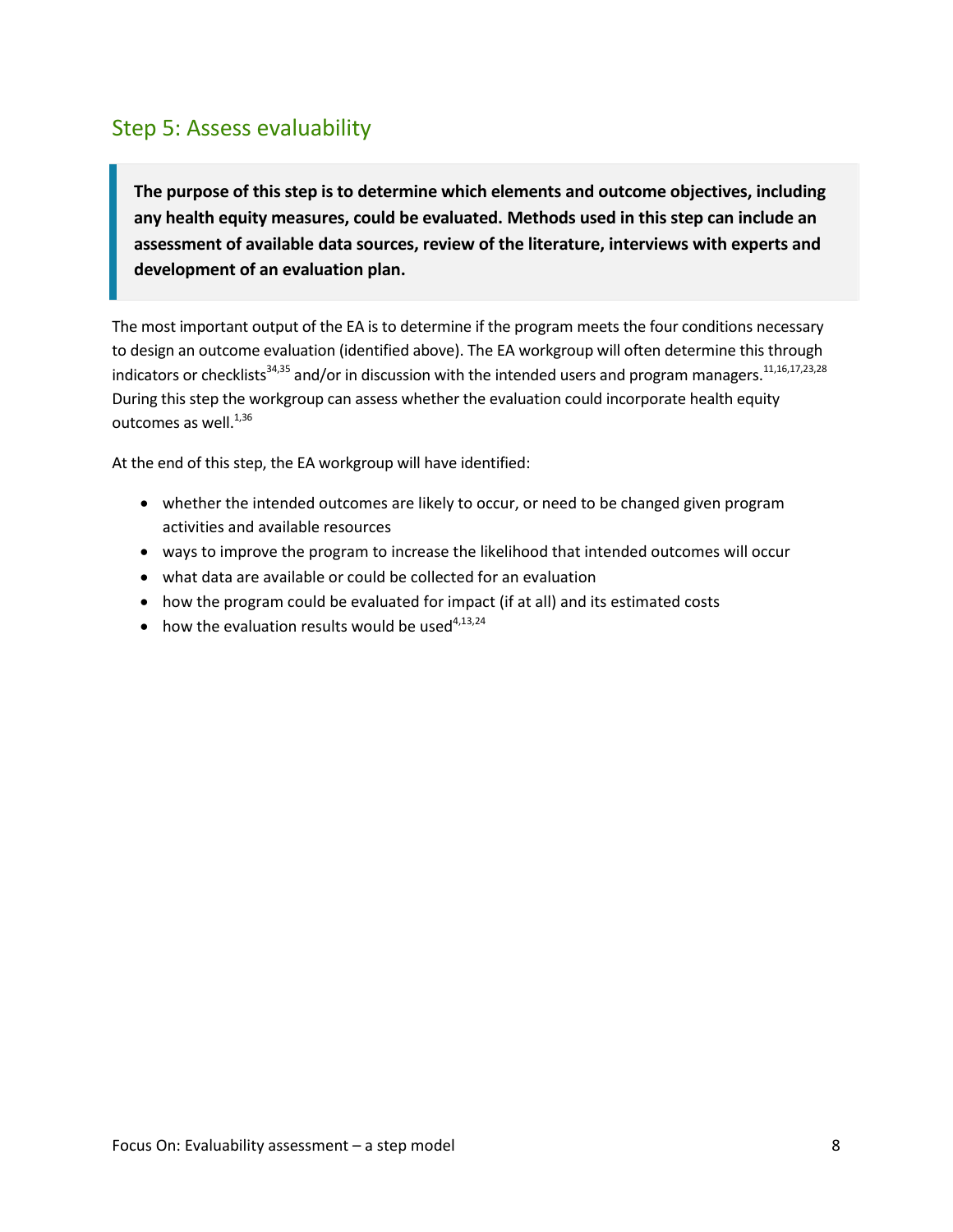### Step 6: Summarize and communicate options for the program

**The purpose of this step is to summarize the results of the EA, develop recommendations for the program and its evaluation and to communicate these findings to program stakeholders. Methods used in this step can include facilitated meetings, presentations and report development.** 

As the EA workgroup likely will have collected large amounts of data and information through the previous steps, it will be necessary to summarize what has been learned in order to communicate the EA findings effectively. Sources in the review did not describe how findings were summarized for intended users, but some options include arranging findings by the four conditions for evaluability or the program model components. The workgroup can communicate what they have learned through the EA to the intended users through facilitated meetings, presentations or reports. The workgroup may also want to recommend how to proceed with the outcome evaluation. Options include:

- 1. Evaluate some of the program
- 2. Change the program to increase the likelihood it will achieve its outcome objectives
- 3. Make no changes and evaluate the entire program
- 4. Stop the program or do not proceed with an outcome evaluation
- 5. Ignore the results of the  $EA^2$

At the end of this step, the workgroup will have completed the EA. In many cases after communicating with intended users, this may be the end of the process as the decision makers for the program may decide not to proceed with an outcome evaluation. $^{11}$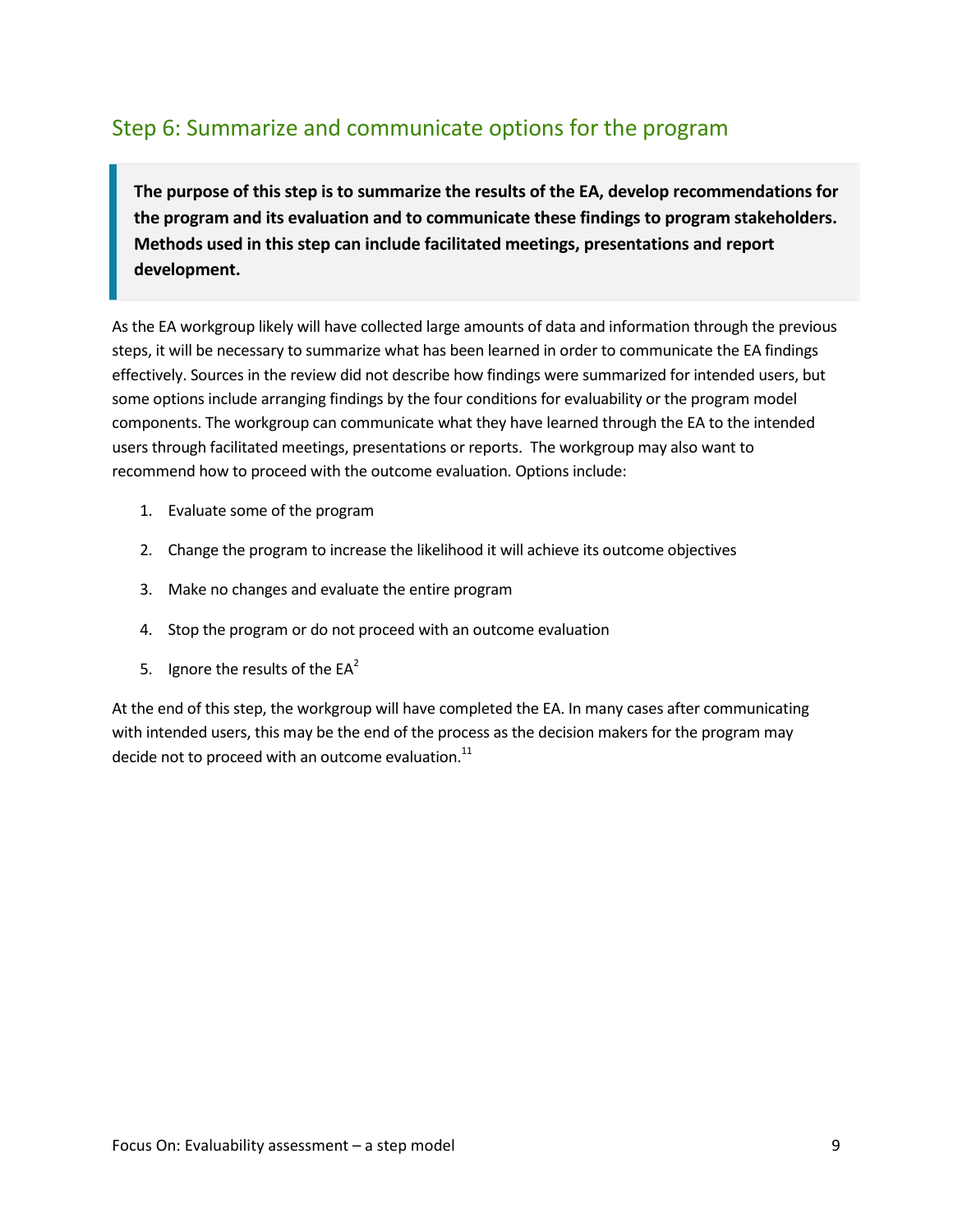### Step 7: Apply the evaluability assessment findings

**The purpose of this step is for decision makers to reach agreement on changes to the program and evaluation design. Methods used in this step can include facilitated meetings and prioritization exercises.**

Following the EA, decisions need to be made regarding:

- what changes should be made to how a program is operating in practice
- what resources are available and appropriate timelines for an outcome evaluation
- how results from an outcome evaluation will be used
- whether to proceed with an outcome evaluation

As described in Step 1, the EA workgroup may or may not include those able to make decisions regarding the program and its evaluation.<sup>13</sup> Therefore program decision makers may meet separately to determine next steps, if any, for an outcome evaluation. These conversations can occur using usual processes for decision-making or through facilitated meetings and prioritization exercises.

At the end of this step, if decision makers decide to proceed, the EA workgroup may be asked to finalize a program model that aligns with how a program is operating in practice, to develop key questions to address in an outcome evaluation and/or to develop an evaluation plan.<sup>12,16</sup>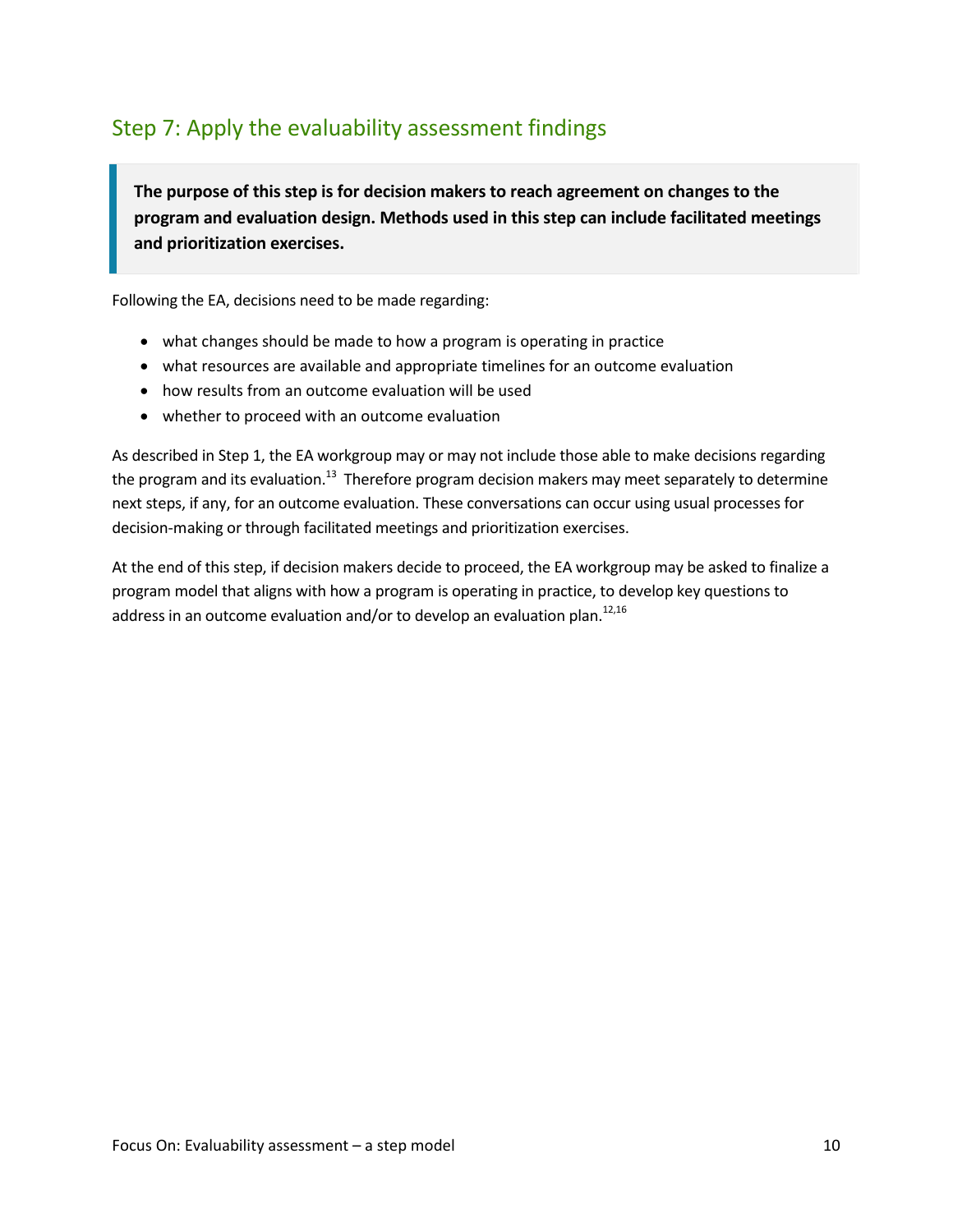# Facilitators and challenges in EA

Literature results showed challenges that could hinder, as well as factors that could facilitate an EA. 3,4,9,11,17,20,24,33 Most of the identified facilitators were focused on engagement with intended users and included:

- **•** stakeholder involvement in the workgroup<sup>9,24</sup>
- updating stakeholders frequently on learnings throughout the  $EA^{3,4,11,17}$
- **e** excellent facilitation skills<sup>13,17,20</sup>
- clarifying the deliverables expected from the EA and their timelines<sup>3</sup>
- sensitivity to program manager's and staff unease with evaluation in general<sup>13</sup>

Organizational facilitators identified included stability of the program and management staff,<sup>13</sup> clear understanding of the purpose and process of an  $EA^{13}$  and an organizational commitment to evaluation and program improvement.<sup>13</sup> Additional EA workgroup facilitators included effective project management skills,<sup>13</sup> documenting decisions regarding the EA,<sup>3</sup> possible outcome evaluation and the program<sup>4</sup> and efficient use of EA resources.<sup>4</sup> Challenges identified included ensuring neutrality of the evaluator and preserving working relationships with stakeholders when challenging a program's design.<sup>33</sup>

## **Conclusion**

An EA is a pre-evaluation activity which, in addition to increasing the usefulness and relevance of outcome evaluations,<sup>9,11,12,30</sup> can identify activities unlikely to lead to program outcomes,<sup>9,12,17,30</sup> build evaluation capacity,<sup>11,18</sup> and assist in developing<sup>11,20</sup> or improving a program.<sup>9,11,17,24,30</sup> This Focus On provides a step model which can be used to carry out an EA. It also highlights some of the facilitators and challenges to conducting an EA. EA is recommended in advance of an outcome evaluation, in order to ensure scarce evaluation resources are used most appropriately.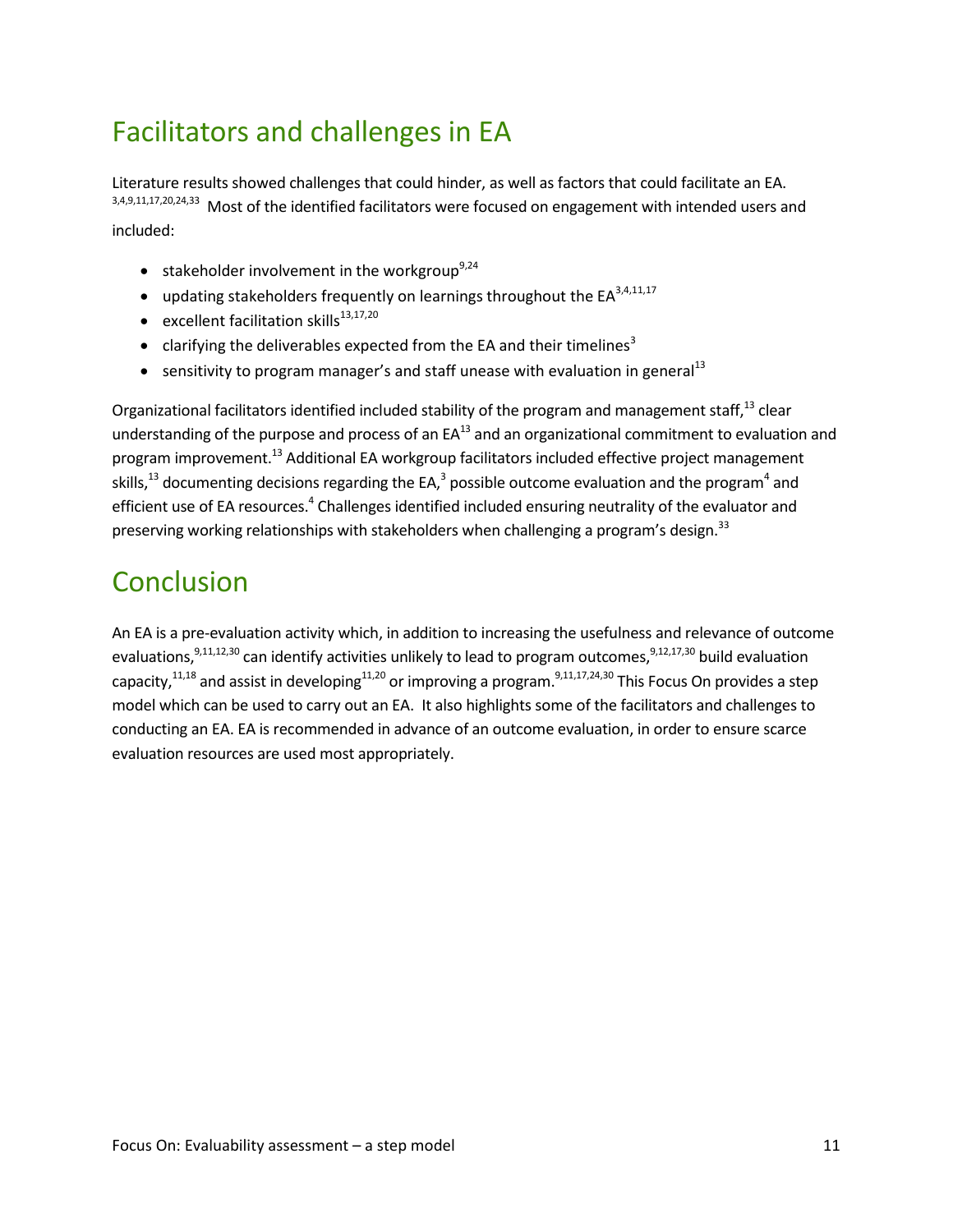## References

1. Davies JK, Sherriff N. The gradient evaluation framework (GEF): a European framework for designing and evaluating policies and actions to level-up the gradient in health inequalities among children, young people and their families [Internet]. Brighton, UK: University of Brighton; 2012 [cited 24 Nov 17]. Available from[: eurohealthnet.eu/sites/eurohealthnet.eu/files/publications/GEF%20-](http://eurohealthnet.eu/sites/eurohealthnet.eu/files/publications/GEF%20-%20GefDocFinal_smallest.pdf) [%20GefDocFinal\\_smallest.pdf](http://eurohealthnet.eu/sites/eurohealthnet.eu/files/publications/GEF%20-%20GefDocFinal_smallest.pdf)

2. Smith MF. Evaluability assessment: a practical approach. Boston, MA: Kluwer Academic Publishers; 1989.

3. Wholey JS. Evaluability assessment. In: Wholey JS, Hatry HP, Newcomer KE, editors. Handbook of practical program evaluation. 2<sup>nd</sup> ed. San Francisco, CA: Jossey-Bass; 2004. p. 32-62.

4. Wholey JS. Exploratory evaluation. In: Wholey JS, Hatry HP, Newcomer KE, editors. Handbook of practical program evaluation.  $3^{rd}$  ed. San Francisco, CA: Jossey-Bass; 2010. p. 81-99.

5. Ontario. Ministry of Health and Long-Term Care. Ontario public health standards, 2008. Revised March, 2017 [Internet]. Toronto, ON: Queen's Printer for Ontario; 2017 [cited 2017 Aug 28]. Available from: [health.gov.on.ca/en/pro/programs/publichealth/oph\\_standards/docs/ophs\\_2008.pdf](http://www.health.gov.on.ca/en/pro/programs/publichealth/oph_standards/docs/ophs_2008.pdf)

6. Centers for Disease Control and Prevention. Developing an effective evaluation plan [Internet]. Atlanta, GA: Centers for Disease Control and Prevention, National Center for Chronic Disease Prevention and Health Promotion, Office on Smoking and Health; Division of Nutrition, Physical Activity, and Obesity; 2011 [cited 2017 Nov 28]. Available from: [cdc.gov/obesity/downloads/cdc-evaluation](http://www.cdc.gov/obesity/downloads/cdc-evaluation-workbook-508.pdf)[workbook-508.pdf](http://www.cdc.gov/obesity/downloads/cdc-evaluation-workbook-508.pdf)

7. Ontario Agency for Health Protection and Promotion (Public Health Ontario), Snelling S, Meserve A. Evaluating health promotion programs: introductory workbook. Toronto, ON: Queen's Printer for Ontario; 2016. Available from:

[https://www.publichealthontario.ca/en/erepository/Evaluating\\_health\\_promotion\\_programs\\_workboo](https://www.publichealthontario.ca/en/erepository/Evaluating_health_promotion_programs_workbook_2016.pdf) [k\\_2016.pdf](https://www.publichealthontario.ca/en/erepository/Evaluating_health_promotion_programs_workbook_2016.pdf)

8. Patton MQ. Utilization-focused evaluation.  $4^{th}$  ed. Thousand Oaks, CA: Sage; 2008.

9. Trevisan MS. Evaluability assessment from 1986 to 2006. Am J Eval. 2007;28(3):290-303.

10. Rutman L. Formative research and program evaluability. In: Rutman L, editor. Evaluation research methods: a basic guide. Beverly Hills, CA: Sage Publications; 1977. p. 59-71.

11. Leviton LC, Khan LK, Rog D, Dawkins N, Cotton D. Evaluability assessment to improve public health policies, programs, and practices. Annu Rev Public Health. 2010;31:213-33. Available from: [annualreviews.org/doi/full/10.1146/annurev.publhealth.012809.103625?url\\_ver=Z39.88-](http://www.annualreviews.org/doi/full/10.1146/annurev.publhealth.012809.103625?url_ver=Z39.88-2003&rfr_id=ori%3Arid%3Acrossref.org&rfr_dat=cr_pub%3Dpubmed) [2003&rfr\\_id=ori%3Arid%3Acrossref.org&rfr\\_dat=cr\\_pub%3Dpubmed](http://www.annualreviews.org/doi/full/10.1146/annurev.publhealth.012809.103625?url_ver=Z39.88-2003&rfr_id=ori%3Arid%3Acrossref.org&rfr_dat=cr_pub%3Dpubmed)

12. Thurston WE, Ramaliu A. Evaluability assessment of a survivors of torture program: lessons learned. Can J Program Eval. 2005;20(2):1-25. Available from: [evaluationcanada.ca/secure/20-2-001.pdf](https://evaluationcanada.ca/secure/20-2-001.pdf)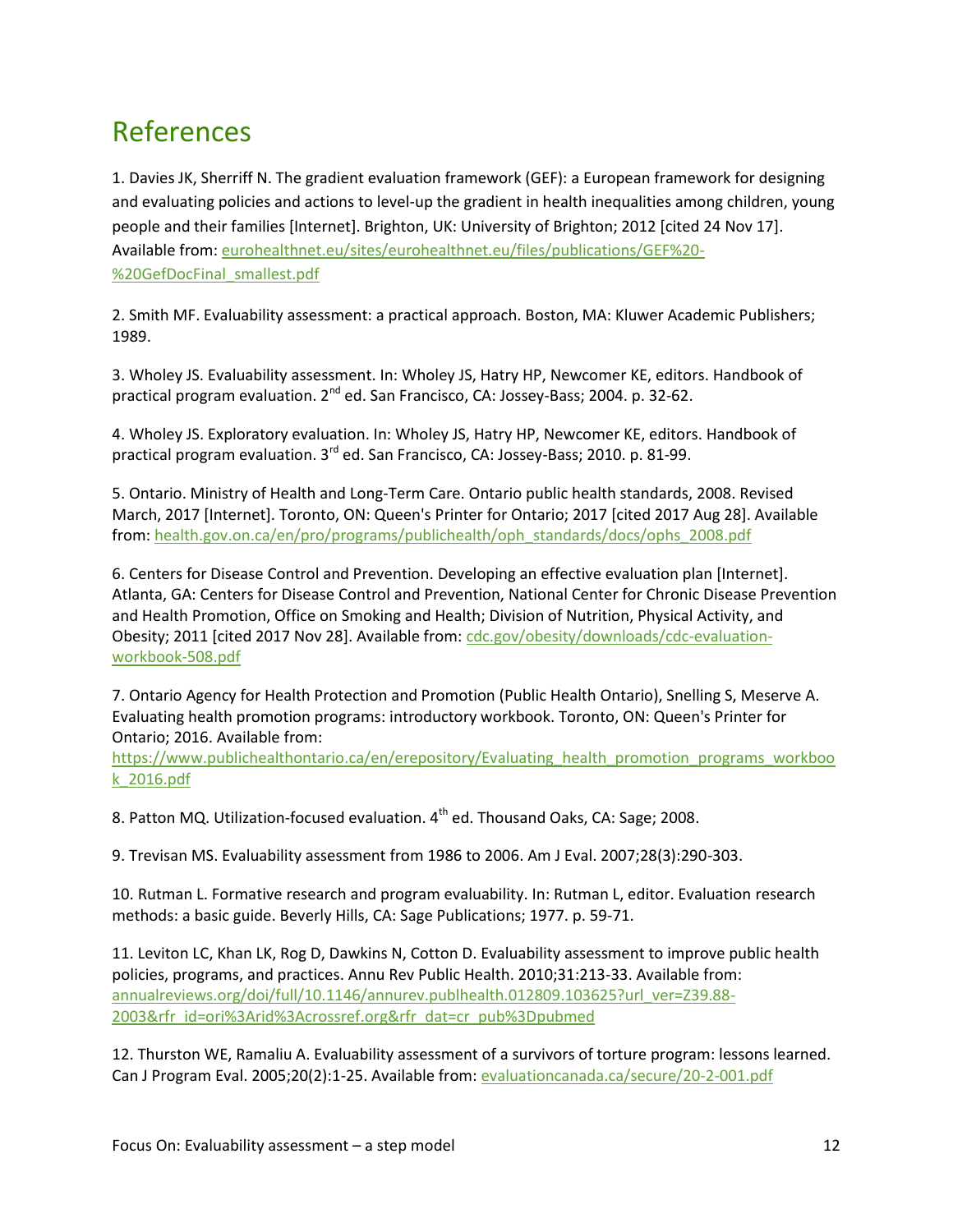13. Strosberg MA, Wholey JS. Evaluability assessment: from theory to practice in the Department of Health and Human Services. Public Adm Rev. 1983;43(1):66-71.

14. Abildso CG, Shawley S, Owens S, Dyer A, Bulger SM, Jones DL. An evaluability assessment of the West Virginia physical activity plan, 2015: lessons learned for other state physical activity plans. Prev Chronic Dis. 2016;13:E177. Available from[: cdc.gov/pcd/issues/2016/16\\_0307.htm](https://www.cdc.gov/pcd/issues/2016/16_0307.htm)

15. Hester LL, Wilce MA, Gill SA, Disler SL, Collins P, Crawford G. Roles of the state asthma program in implementing multicomponent, school-based asthma interventions. J Sch Health. 2013;83(12):833-41. Available from[: ncbi.nlm.nih.gov/pmc/articles/PMC4555870/.](https://www.ncbi.nlm.nih.gov/pmc/articles/PMC4555870/)

16. Thurston WE, Potvin L. Evaluability assessment: a tool for incorporating evaluation in social change programmes. Evaluation. 2003;9(4):453-69.

17. Lin DL, Harrison R. Evaluability assessment of a dental prenatal program. Canadian Journal of Dental Hygiene. 2010;44(5):201-6. Available from[: cdha.ca/pdfs/Profession/Journal/v44n5.pdf](https://www.cdha.ca/pdfs/Profession/Journal/v44n5.pdf)

18. Akintobi TH, Yancey EM, Daniels P, Mayberry RM, Jacobs D, Berry J. Using evaluability assessment and evaluation capacity-building to strengthen community-based prevention initiatives. J Health Care Poor Underserved. 2012;23(2 Suppl):33-48. Available from: [ncbi.nlm.nih.gov/pmc/articles/PMC3916137/](https://www.ncbi.nlm.nih.gov/pmc/articles/PMC3916137/)

19. Soura BD, Bastien R, Fallu J. Étude d'évaluabilité d'une intervention visant à prévenir l'usage de substances psychoactives lors de la transition primaire-secondaire. Can J Program Eval. 2016; 31:211-31.

20. Soura BD, Dagenais C, Bastien R, Fallu J, Janosz M. L'étude d'évaluabilité : utilité et pertinence pour l'évaluation de programme. Can J Program Eval. 2016;31:18-33.

21. Ontario Agency for Health Protection and Promotion (Public Health Ontario). Planning health promotion programs: introductory workbook.  $4<sup>th</sup>$  ed. Toronto, ON: Queen's Printer for Ontario; 2015. Available from:

[publichealthontario.ca/en/eRepository/Planning\\_health\\_promotion\\_programs\\_workbook\\_En\\_2015.pdf](https://www.publichealthontario.ca/en/eRepository/Planning_health_promotion_programs_workbook_En_2015.pdf)

22. Kaufman-Levy D, Poulin M. Evaluability assessment: examining the readiness of a program for evaluation [Internet]. Washington, DC: Office of Juvenile Justice and Delinquency Prevention; 2003 [cited 2017 Nov 17]. Available from: [jrsa.org/pubs/juv-justice/evaluability-assessment.pdf](http://www.jrsa.org/pubs/juv-justice/evaluability-assessment.pdf)

23. Wholey JS. Evaluability assessment. In: Rutman L, editor. Evaluation research methods: a basic guide. Beverly Hills, CA: Sage Publications; 1977. p. 41-56.

24. Dunn E. Planning for cost effective evaluation with evaluability assessment. Impact assessment primer series publication # 6 [Internet]. Washington, DC: United States Agency for International Development (USAID); 2008 [cited 2017 Nov 17]. Available from: [pdf.usaid.gov/pdf\\_docs/Pnadn200.pdf](http://pdf.usaid.gov/pdf_docs/Pnadn200.pdf)

25. Hawe P, Degeling D, Hall J. Evaluating health promotion: a health worker's guide. Sydney, Australia: MacLennan & Petty; 1990.

26. Wholey JS. Evaluability assessment: developing program theory. New Directions for Program Evaluation. 1987(33);1987:77-92.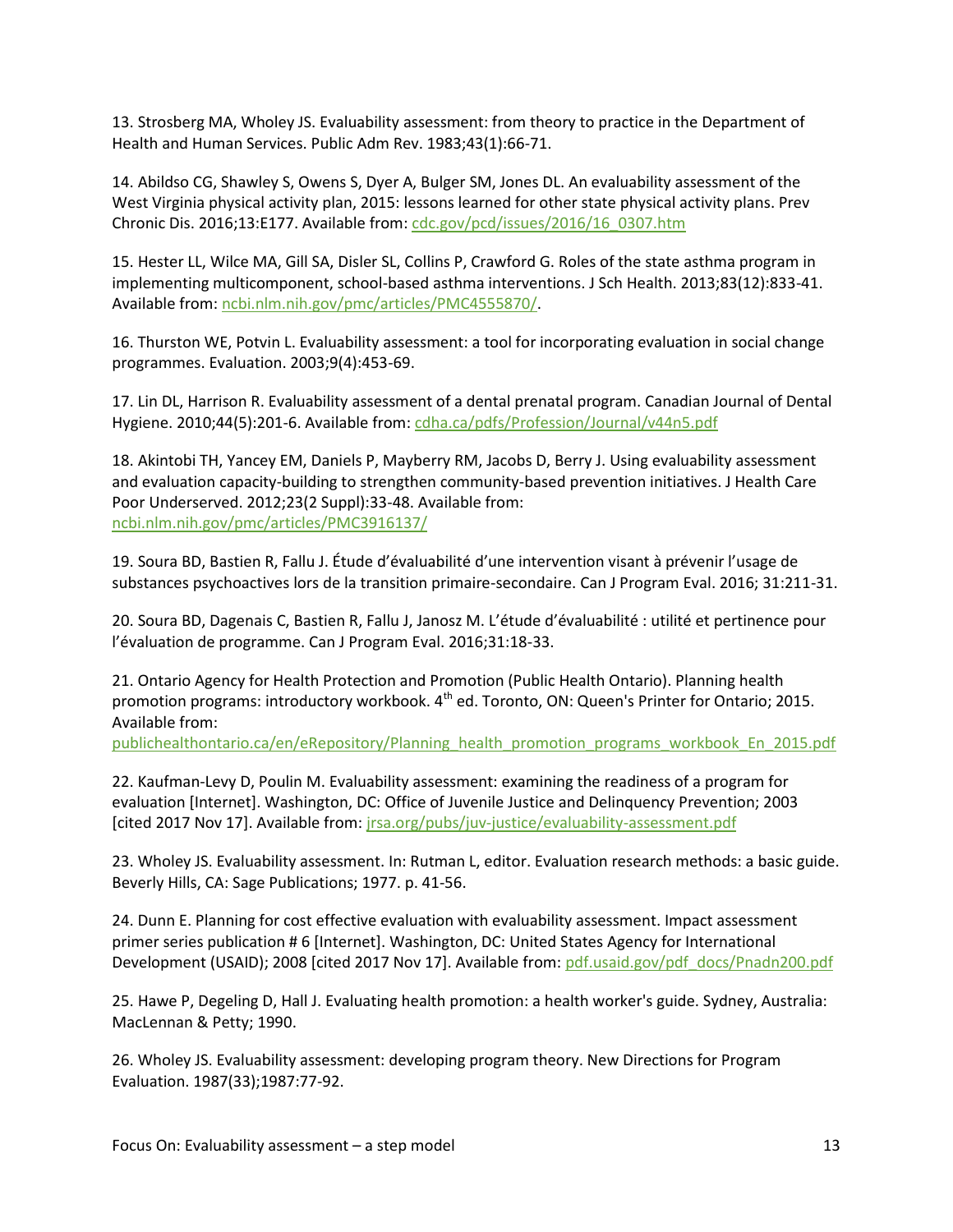27. Rossi PH, Freeman HE. Evaluation: a systematic approach.  $4<sup>th</sup>$  ed. Newbury Park, CA: Sage Publications, Inc.; 1989.

28. Rutman L. Planning useful evaluations: evaluability assessment. London: Sage Publications, Inc.; 1980.

29. Durham J, Gillieatt S, Ellies P. An evaluability assessment of a nutrition promotion project for newly arrived refugees. Health Promot J Austr. 2007;18(1):43-9.

30. Meeres S, Gerrard N. Evaluability assessment of a community-based program. Can J Program Eval. 1995;10(1):103-21. Available from[: evaluationcanada.ca/secure/10-1-103.pdf](https://evaluationcanada.ca/secure/10-1-103.pdf)

31. WK Kellogg Foundation. Logic model development guide [Internet]. East Battle Creek, MI: W.K. Kellogg Foundation; 2006 [cited 2017 Nov 17]. Available from[: wkkf.org/resource](http://www.wkkf.org/resource-directory/resource/2006/02/wk-kellogg-foundation-logic-model-development-guide)[directory/resource/2006/02/wk-kellogg-foundation-logic-model-development-guide](http://www.wkkf.org/resource-directory/resource/2006/02/wk-kellogg-foundation-logic-model-development-guide)

32. Ontario Agency for Health Protection and Promotion (Public Health Ontario), Abdi S, Mensah G. Focus on: logic models-a planning and evaluation tool. Toronto, ON: Queen's Printer for Ontario; 2016. Available from[: publichealthontario.ca/en/eRepository/Focus\\_On\\_Logic\\_Models\\_2016.pdf](http://www.publichealthontario.ca/en/eRepository/Focus_On_Logic_Models_2016.pdf)

33. Leclerc B. Utilité de l'évaluation de l'évaluabilité des politiques gouvernementales de lutte contre le tabagisme : l'expérience québécoise des centres d'abandon du tabagisme. Can J Program Eval. 2012;24(3):59-71. Available from: [evaluationcanada.ca/secure/24-3-059.pdf.](https://evaluationcanada.ca/secure/24-3-059.pdf)

34. Zandniapour L, JBS International. Impact evaluability assessment tool [Internet]. Washington, DC: Corporation for National Community Service; 2014 [cited 2017 Nov 24]. Available from: [nationalservice.gov/sites/default/files/resource/Laying\\_the\\_Goundwork\\_Before\\_Your\\_First\\_Evaluation](https://www.nationalservice.gov/sites/default/files/resource/Laying_the_Goundwork_Before_Your_First_Evaluation_Tool.pdf) [\\_Tool.pdf](https://www.nationalservice.gov/sites/default/files/resource/Laying_the_Goundwork_Before_Your_First_Evaluation_Tool.pdf)

35. Peersman G, Guijt I, Pasanen T. Evaluability assessment for impact evaluation [Internet]. A Methods Lab publication. London: Overseas Development Institute; 2015 [2017 Nov 24]. Available from: [odi.org/sites/odi.org.uk/files/odi-assets/publications-opinion-files/9802.pdf](https://www.odi.org/sites/odi.org.uk/files/odi-assets/publications-opinion-files/9802.pdf)

36. Potvin L, Mantoura P, Ridde V. Evaluating equity in health promotion. In: McQueen D, Jones C, editors. Global perspectives on health promotion effectiveness. New York, NY: Springer Science+Business Media; 2007. p. 367-84.

37. Dunet DO, Losby JL, Tucker-Brown A. Using evaluability assessment to support the development of practice-based evidence in public health. J Public Health Manag Pract. 2013;19(5):479-82.

38. Honeycutt S, Hermstad A, Carvalho ML, Arriola KRJ, Ballard D, Escoffery C, et al. Practice to evidence: using evaluability assessment to generate practice-based evidence in rural south Georgia. Health Educ Behav. 2017;44(3):454-462.

39. Losby JL, Vaughan M, Davis R, Tucker-Brown A. Arriving at results efficiently: using the enhanced evaluability assessment approach. Prev Chronic Dis. 2015;12:1-6. Available from: [cdc.gov/pcd/issues/2015/15\\_0413.htm](https://www.cdc.gov/pcd/issues/2015/15_0413.htm)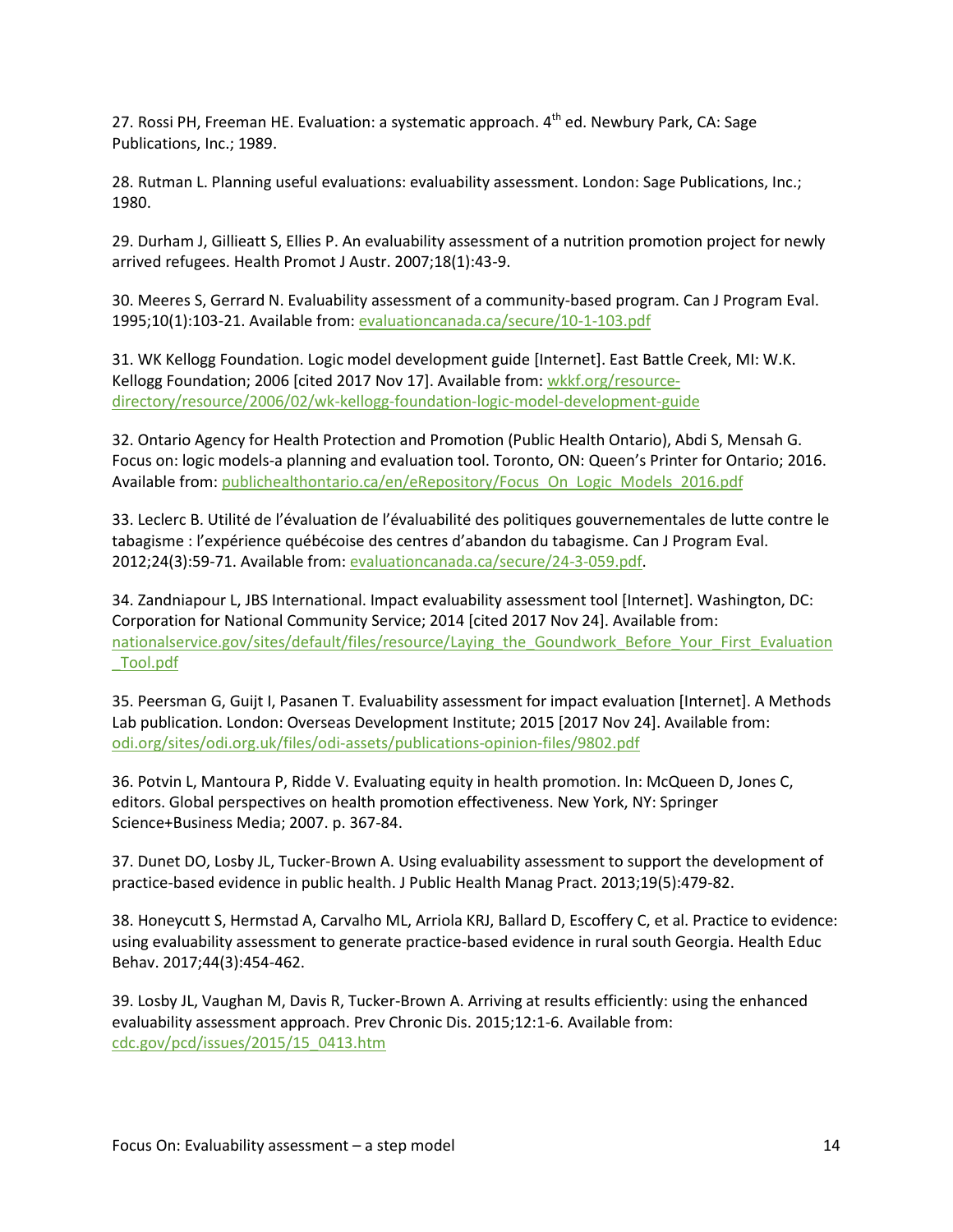40. Macaskill L, Dwyer JJM, Uetrecht C, Dombrow C, Crompton R, Wilck B, et al. An evaluability assessment to develop a restaurant health promotion program in Canada. Health Promot Int. 2000;15(1):57-69. Available from: [academic.oup.com/heapro/article/15/1/57/715102.](https://academic.oup.com/heapro/article/15/1/57/715102)

41. Pitt Barnes S, Robin L, Dawkins N, Leviton L, Kettel-Khan L. Early assessment of programs and policies to prevent childhood obesity evaluability assessment synthesis brief: comprehensive school physical activity programs. Atlanta, GA: U.S. Department of Health and Human Services, Centers for Disease Control and Prevention; 2009 [cited 2017 Nov 17]. Available from: [cdc.gov/obesity/downloads/cspa\\_synthesis\\_brief.pdf](https://www.cdc.gov/obesity/downloads/cspa_synthesis_brief.pdf)

42. Pitt Barnes S, Robin L, Dawkins N, Leviton L, Kettel-Khan L. Early assessment of programs and policies to prevent childhood obesity evaluability assessment synthesis report: local wellness policy [Internet]. Atlanta, GA: U.S. Department of Health and Human Services, Centers for Disease Control and Prevention; 2009 [cited 2017 Nov 17]. Available from: [rwjf.org/content/dam/farm/reports/reports/2009/rwjf57143](https://www.rwjf.org/content/dam/farm/reports/reports/2009/rwjf57143)

43. Wethington H, Hall MA, Dawkins N, Leviton L, Kettel-Khan L. Early assessment of programs and policies to prevent childhood obesity evaluability assessment synthesis report: childcare initiatives in afterschool & daycare settings [Internet]. Atlanta, GA: U.S. Department of Health and Human Services, Centers for Disease Control and Prevention; 2009 [cited 2017 Nov 17]. Available from: [rwjf.org/content/dam/farm/reports/evaluations/2013/rwjf57145](https://www.rwjf.org/content/dam/farm/reports/evaluations/2013/rwjf57145)

44. Rog DJ. A methodological analysis of evaluability assessment [dissertation]. Nashville, TN: Vanderbilt University; 1985.

45. Rossi PH, Lipsey MW, Freeman HE. Evaluation: a systematic approach.  $7<sup>th</sup>$  ed. Thousand Oaks, CA: Sage Publications; 2004.

46. Trevisan MS, Walser TM. Evaluability assessment: improving evaluation quality and use. Thousand Oaks, CA: Sage Publications; 2014.

47. Davies R. Planning evaluability assessments: a synthesis of the literature with recommendations. [Internet]. London: UK Department for International Development; 2013 [cited 2017 Nov 2]. Available from: [https://www.gov.uk/government/uploads/system/uploads/attachment\\_data/file/248656/wp40](https://www.gov.uk/government/uploads/system/uploads/attachment_data/file/248656/wp40-planning-eval-assessments.pdf) [planning-eval-assessments.pdf](https://www.gov.uk/government/uploads/system/uploads/attachment_data/file/248656/wp40-planning-eval-assessments.pdf)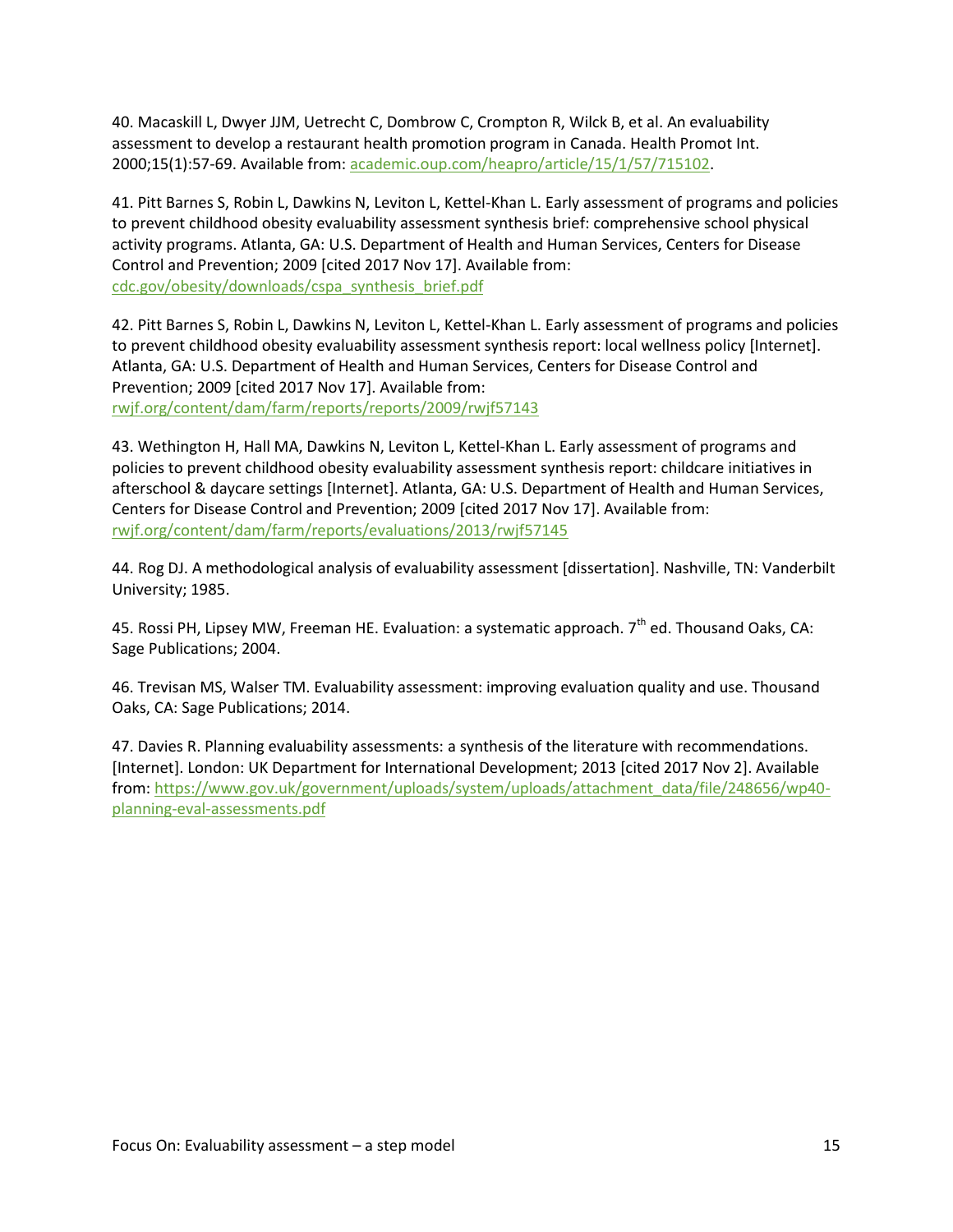# <span id="page-15-0"></span>Appendix A: Methodology

### Literature search methodology

MEDLINE, Embase, PsycINFO, CINAHL, Health Business Elite and SocINDEX electronic databases were searched on January 23, 2017 by PHO Library Services for articles published from inception to 2017. A systematic search of grey literature was also executed on January 19 and 20, 2017 and included targeted web searches from the Centre for Disease Control and Prevention (CDC), Better Evaluation, Canadian Evaluation Society, and the American Evaluation Association. The Ontario Public Health Libraries Association (OPHLA) custom search engine was also searched, as well as a general Google search. The following search terms were used for all searches: "evaluability assessment", "exploratory evaluation", "public health or health promotion or community health", "methods or steps or toolkit or tool-kit or primer or checklist". Sources in English or French were eligible for inclusion if they focused on evaluability assessment (how to conduct an EA or reported a completed EA) and took place in a public health or health promotion setting. Two reviewers independently screened all titles and abstracts to ensure agreement regarding inclusion of the article. Full-text articles were also screened in this way. Consensus was reached on all disagreements through discussion.

A data extraction table was drafted and refined by discussion among the authors. Data extraction was then completed by both authors, with each reviewing half of the sources. Information extracted from each source included: author, year of publication, purpose or objective of the source, population and setting, definition of EA, approaches to EA (data collection methods, length of time, development of logic models), steps to and/or used in conducting EA, benefits, facilitators, and challenges/barriers to EA, and the level of initiative (local program versus organization/systems level initiatives). Following further discussion, only the EA of program initiatives were included in the development of the steps to EA as the EA of organization/systems-level initiatives were carried out in order to inform system-wide evaluations or decisions regarding what types of programs to fund. Quality assessment was not conducted on included sources.

### Literature search results

The electronic database search identified 49 articles and the grey literature search identified 222 sources, from which  $10^{11,15-18,29,37-40}$  and nine<sup>12,14,19,20,30,33,41-43</sup> met the inclusion criteria respectively. The included 19 sources consisted of a mix of 16 journal articles and three reports<sup>41-43</sup> all of which focused on health promotion or public health within Canada, the United States, and Australia. Each source provided a step model for conducting EA or gave a general overview of processes.

### Step model development

Eight<sup>11,12,14,16-19,29</sup> of the 12 sources related to EA of local programs contributed to the development of the step model. Of the eight, four<sup>12,14,19,29</sup> made reference to steps that were cited or adapted from others and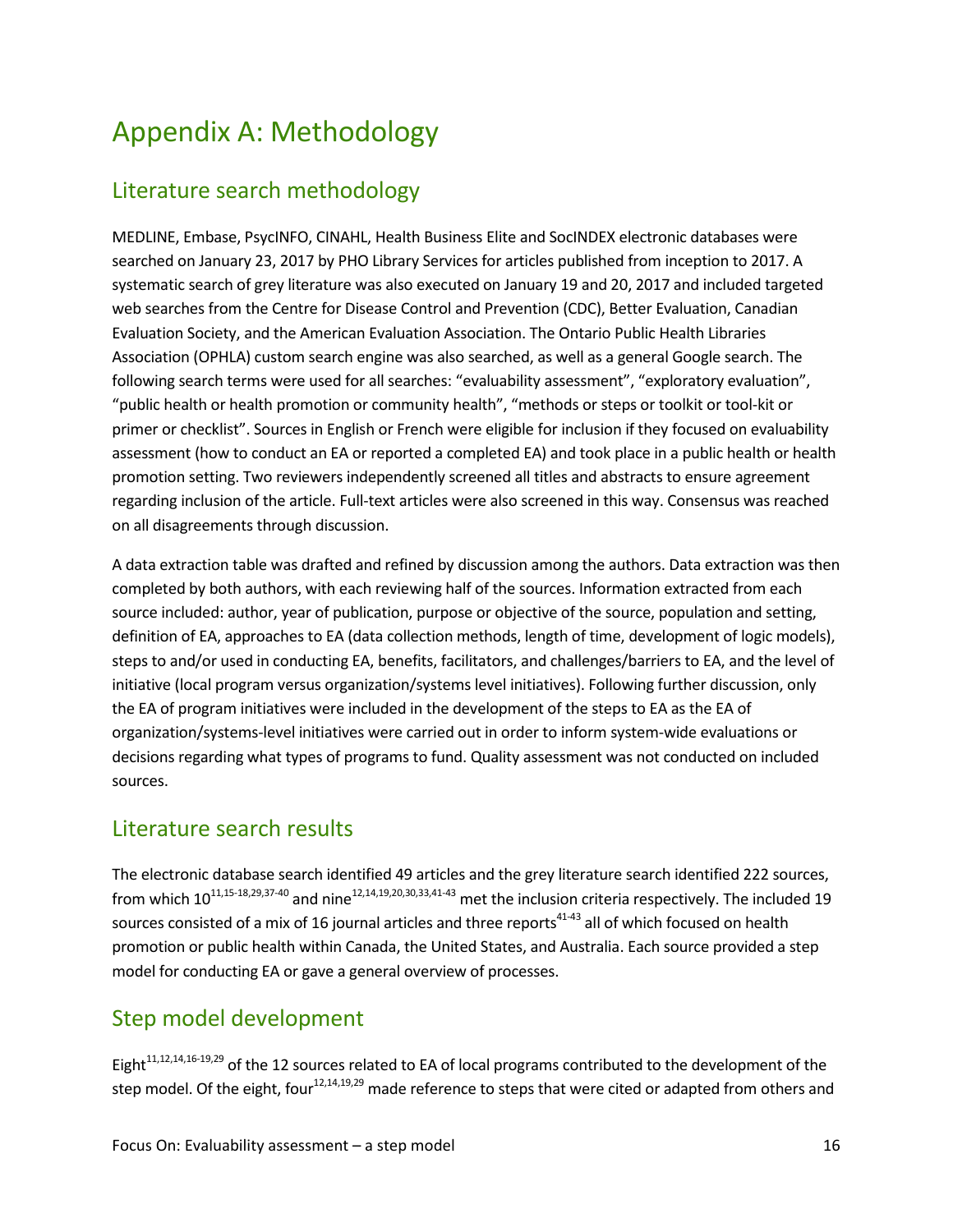four presented original work (created their own steps) leading to a total of 14 sources<sup>2,4,10,12,13,16,22-</sup> 25,28,37,44,45 for the creation of the model. A new seven-step model for conducting EA was created following the synthesis of the findings.

Following the completion of data extraction, data retrieved for the 'steps to and/or used in conducting EA' section were further analyzed and additional information was extracted into a separate table. Where source authors made reference to or adapted a pre-existing EA step model and provided citations, the original steps were retrieved and data extraction was conducted on those sources. Information extracted from the sources included: number of steps and step name, purpose of the step, and tasks of the step. Next, all information gathered on EA steps from the two data extraction tables was analyzed and synthesized, and a step model was created.

### Limitations and strengths

The search terms and databases used, while comprehensive, may have missed some articles on EA. For example, a recent textbook on EA<sup>46</sup> was not identified in this search. In addition, there are many examples of EA in fields other than public health and health promotion, which were not included in this review (for example an often-cited review for the international development field $47$ ). Therefore, this document may not include possible additional data collection methods, benefits, barriers and facilitators to conducting an EA. We decided to include all step models cited, without carrying out a quality appraisal of included sources therefore, we may have included step models and methods which are not as relevant as others.

A major strength in the development of the suggested step model for conducting an EA is that it is based on the findings of a systematic search of both peer-reviewed and grey literature. To our knowledge, the creation of other step models for EA have not been done in this way. The authors' findings also align with a published review of 20 years of EA $^9$  as well as a literature review carried out for EA of projects in international development,<sup>47</sup> demonstrating the relevancy and applicability of the new model.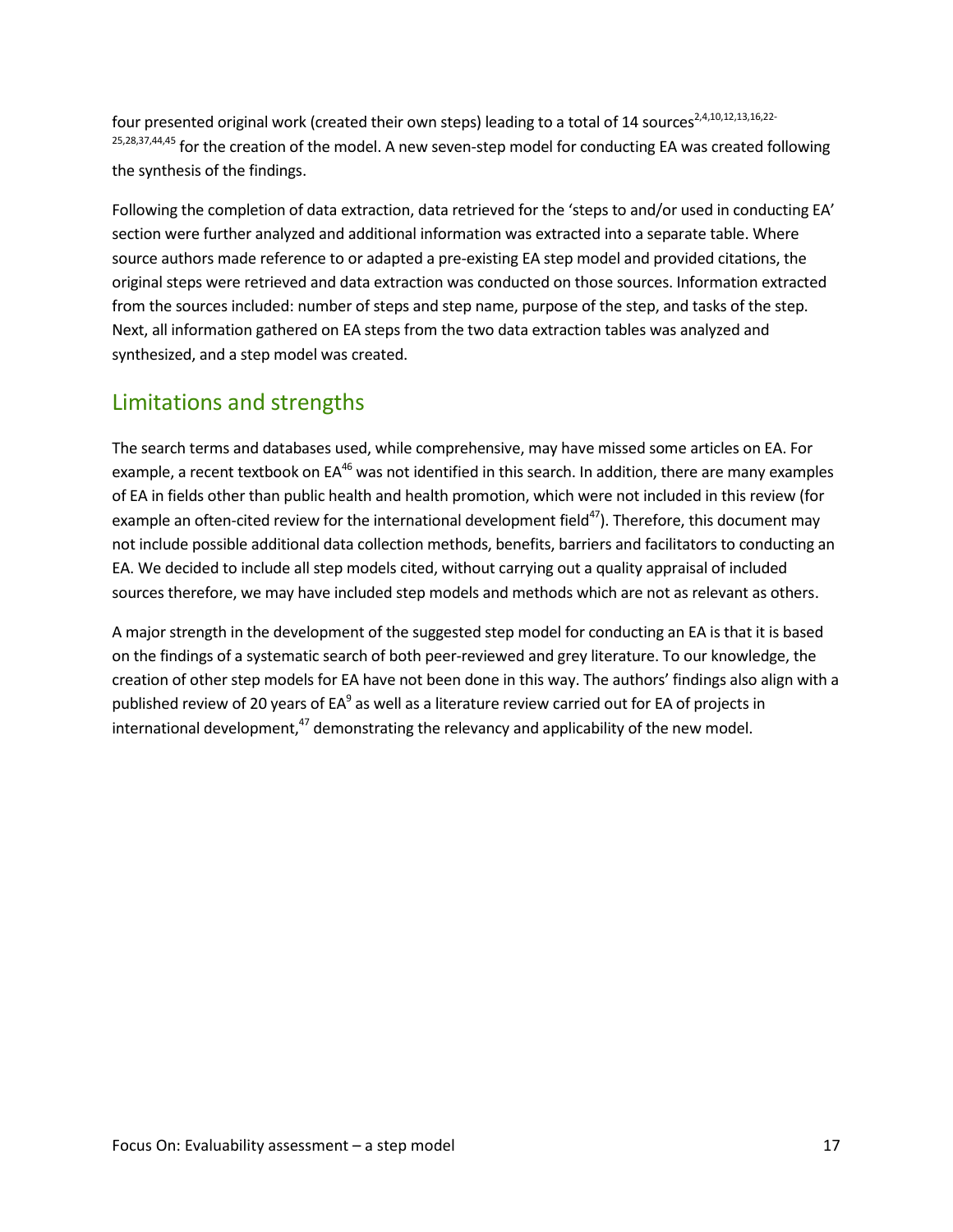## Authors

Allison Meserve, Health Promotion Consultant *(former)*, Health Promotion, Chronic Disease and Injury Prevention, Public Health Ontario

Gloria Mensah, Knowledge Product Development Advisor *(former)*, Health Promotion, Chronic Disease and Injury Prevention, Public Health Ontario

### Reviewers

Kim Bergeron, Health Promotion Consultant *(former)*, Health Promotion, Chronic Disease and Injury Prevention, Public Health Ontario

Shawn Hakimi, Knowledge Product Development Advisor, Health Promotion, Chronic Disease and Injury Prevention, Public Health Ontario

Benjamin Rempel, Manager, Health Promotion, Chronic Disease and Injury Prevention, Public Health Ontario

# Citation

Ontario Agency for Health Protection and Promotion (Public Health Ontario), Meserve A, Mensah G. Focus on: Evaluability assessment–a step model. Toronto, ON: Queen's Printer for Ontario; 2018.

ISBN 978-1-4868-1210-3

©Queen's Printer for Ontario, 2018

### Disclaimer

This document was developed by Public Health Ontario (PHO). PHO provides scientific and technical advice to Ontario's government, public health organizations and health care providers. PHO's work is guided by the current best available evidence at the time of publication.

The application and use of this document is the responsibility of the user. PHO assumes no liability resulting from any such application or use.

This document may be reproduced without permission for non-commercial purposes only and provided that appropriate credit is given to PHO. No changes and/or modifications may be made to this document without express written permission from PHO.